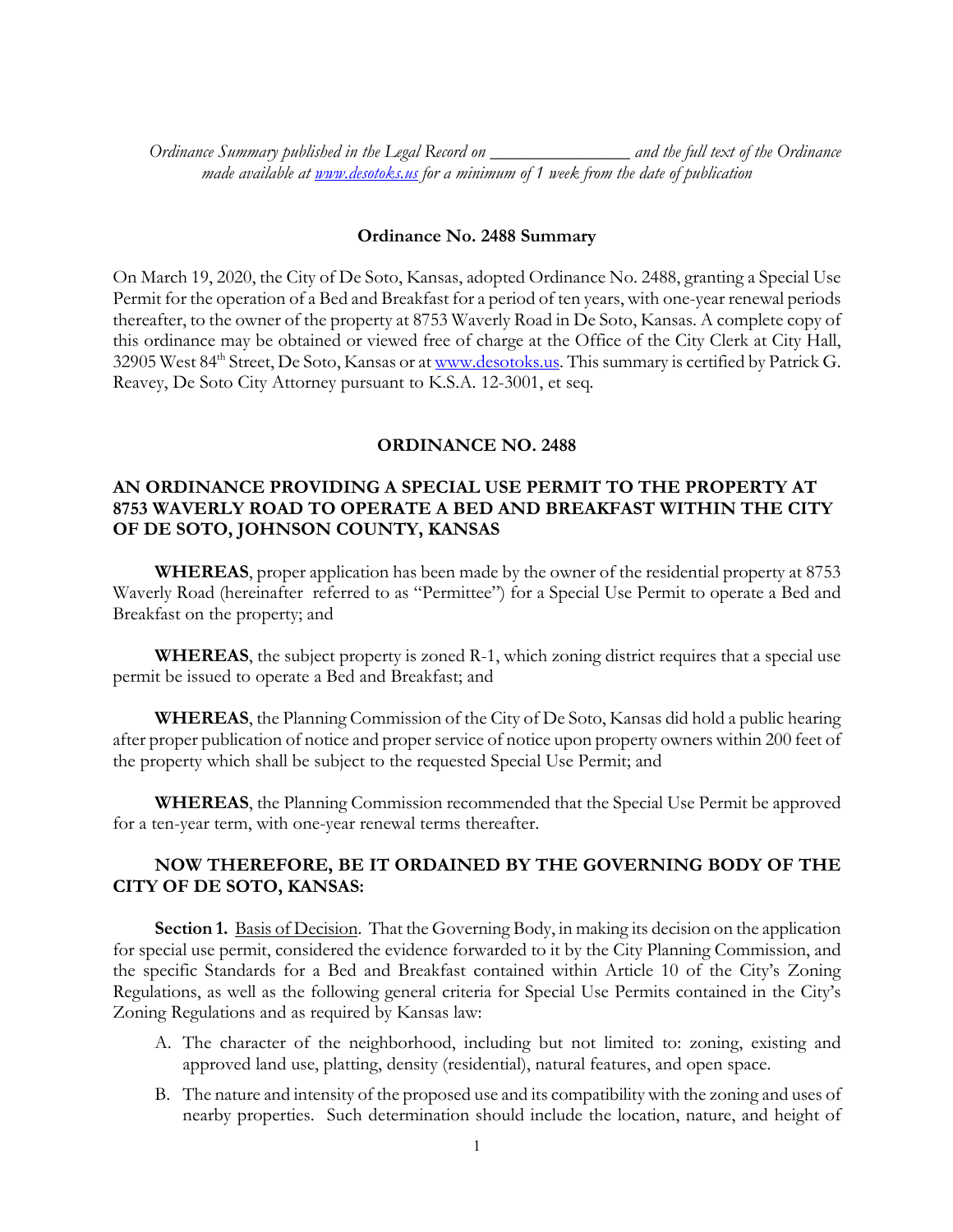structures walls, fences, and other improvements connected with the proposed use, their relation to adjacent property and uses, and the need for buffering or screening.

- C. The extent to which there is a need in the community for the proposed use.
- D. The availability and adequacy of required utilities and services to serve the proposed use. These utilities and services include, but are not limited to, sanitary and storm sewers, water, electrical and gas service, police and fire protection, schools, parks and recreation facilities and services, and other similar public facilities and services.
- E. Adequacy of ingress and egress to and within the site of the proposed use, traffic flow and control, the adequacy of off-street parking and loading areas, the adequacy of required yard and open space requirements and sign provisions.
- F. The extent to which the proposed use would adversely affect the capacity or safety of that portion of the road network influenced by the proposed use, or present parking problems in the vicinity of the property.
- G. The environmental impacts that the proposed use would create (if any) including, but not limited to, excessive storm water runoff, water pollution, air pollution, noise pollution, excessive nighttime lighting or other environmental harm.
- H. The economic impact of the proposed use on the community.
- I. The extent to which the proposed use may detrimentally affect nearby property.
- J. The relative gain (if any) to the public health, safety, and welfare from a denial of the application for special use permit as compared to the hardship imposed upon the special use applicant from such denial.
- K. Consistency with the Comprehensive Plan, Utilities and Facilities Plans, Capital Improvement Plan, Area Plans, ordinances, policies, and applicable City Code of the City of De Soto and the general safety, health, comfort and general welfare of the community.
- L. The recommendation of professional staff.

**Section 2.** Special Use Permit for a Bed and Breakfast. That the Governing Body hereby grants a Special Use Permit to Permittee to operate a Bed and Breakfast at 8753 Waverly Road, said operation to be in conformance and pursuant to the specific guidelines contained in Subsection G of Section 4 of Article 10 of the City's Zoning Regulations, and the application submitted by Permittee, which is attached hereto as **Exhibit A**.

**Section 3.** Term of Permit. This Special Use Permit is granted for a period of ten (10) years from the effective date of this Ordinance, but after the expiration of the ten (10) year period, the Permit will automatically be extended for one (1) year periods unless the Governing Body provides at least a ninety (90) day written notice to Permittee that the Permit will end upon the expiration of the then current one (1) year renewal period.

Section 4. Revocation. The effectiveness of this Special Use Permit is conditioned upon the strict compliance by the Permittee with the provisions contained herein and in the City of De Soto Zoning Regulations. Should Permittee fail to comply with any term or provision thereof and shall such failure continue following notice from City to Permittee specifying the breach and actions to be taken to cure